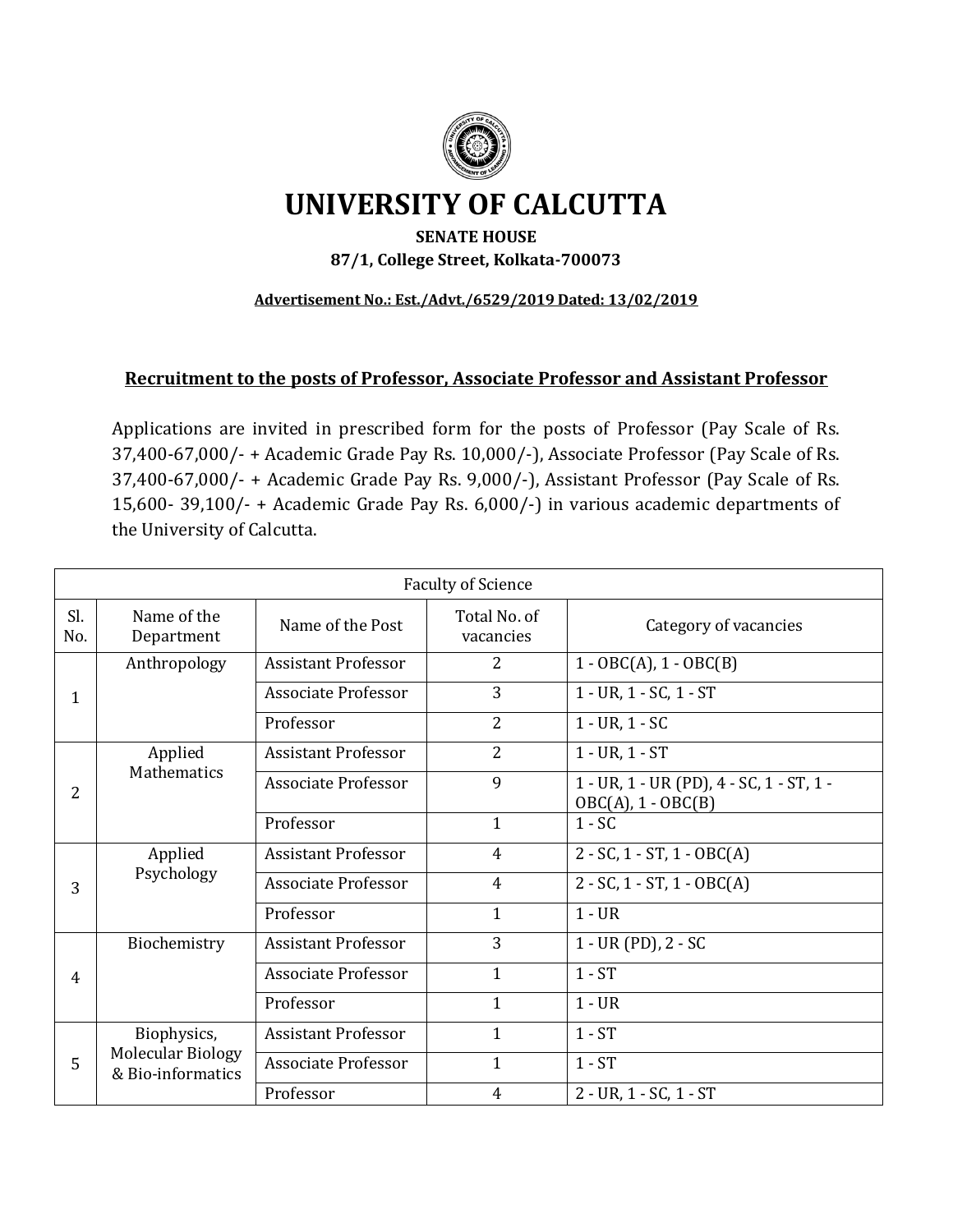|    |                           | <b>Assistant Professor</b> | $\overline{4}$ | $1 - UR, 3 - SC$                                                 |
|----|---------------------------|----------------------------|----------------|------------------------------------------------------------------|
| 6  | Botany                    | <b>Associate Professor</b> | 9              | $2 - UR$ , $5 - SC$ , $1 - ST$ , $1 - OBC(B)$                    |
|    |                           | Professor                  | 5              | 3 - UR, 1 - SC, 1 - ST                                           |
| 7  | Chemistry                 | <b>Assistant Professor</b> | 5              | 1 - UR, 3 - SC, 1 - ST                                           |
|    |                           | <b>Associate Professor</b> | $\overline{2}$ | $1 - SC$ , $1 - OBC(B)$                                          |
|    | <b>Electronic Science</b> | <b>Assistant Professor</b> | $\overline{2}$ | $1 - UR, 1 - SC$                                                 |
| 8  |                           | <b>Associate Professor</b> | $\mathbf{1}$   | $1 - ST$                                                         |
|    |                           | Professor                  | $\overline{2}$ | $1 - SC$ , $1 - ST$                                              |
|    |                           | <b>Assistant Professor</b> | $\mathbf{1}$   | $1 - SC$                                                         |
| 9  | Genetics                  | <b>Associate Professor</b> | $\mathbf{1}$   | $1 - UR$                                                         |
|    |                           | <b>Assistant Professor</b> | $\overline{2}$ | $1 - UR, 1 - OBC(B)$                                             |
| 10 | Geography                 | <b>Associate Professor</b> | $\overline{2}$ | $1 - SC$ , $1 - ST$                                              |
|    |                           | Professor                  | $\overline{2}$ | $1 - UR, 1 - SC$                                                 |
|    |                           | <b>Assistant Professor</b> | $\mathbf{1}$   | $1 - ST$                                                         |
| 11 | Geology                   | <b>Associate Professor</b> | 3              | $1 - UR, 1 - SC, 1 - ST$                                         |
|    |                           | Professor                  | $\mathbf{1}$   | $1 - SC$                                                         |
|    |                           | <b>Assistant Professor</b> | 5              | $1 - UR$ , $1 - UR$ (PD), $2 - SC$ , $1 - OBC(A)$                |
| 12 | Agricultural<br>Science   | <b>Associate Professor</b> | 3              | $1 - SC$ , $1 - ST$ , $1 - OBC(A)$                               |
|    |                           | Professor                  | $\mathbf{1}$   | $1 - UR$                                                         |
|    | Marine Science            | <b>Assistant Professor</b> | $\overline{2}$ | $1 - SC$ , $1 - ST$                                              |
| 13 |                           | <b>Associate Professor</b> | $\overline{2}$ | $1 - UR, 1 - SC$                                                 |
|    |                           | Professor                  | $\overline{2}$ | $1 - UR, 1 - SC$                                                 |
|    |                           | <b>Assistant Professor</b> | $\overline{2}$ | $1 - SC$ , $1 - ST$                                              |
| 14 | Physics                   | <b>Associate Professor</b> | $\mathbf{1}$   | $1 - OBC(B)$                                                     |
|    |                           | Professor                  | 2              | $1 - UR, 1 - SC$                                                 |
|    | Physiology                | <b>Assistant Professor</b> | 4              | $1 - UR$ (PD), $1 - SC$ , $1 - ST$ , $1 - OBC(B)$                |
| 15 |                           | <b>Associate Professor</b> | $\mathbf{1}$   | $1 - ST$                                                         |
|    |                           | Professor                  | $\mathbf{1}$   | $1 - UR$                                                         |
| 16 | Psychology                | <b>Assistant Professor</b> | $\overline{4}$ | $2 - SC$ , 1 - ST, 1 - OBC(A)                                    |
|    |                           | Associate Professor        | $\overline{2}$ | $1 - SC$ , $1 - ST$                                              |
|    |                           | Professor                  | $\mathbf{1}$   | $1 - UR$                                                         |
|    | <b>Pure Mathematics</b>   | <b>Assistant Professor</b> | 6              | 1 - UR, 1 - UR (PD), 1 - SC, 1 - ST, 1 -<br>$OBC(A), 1 - OBC(B)$ |
| 17 |                           | Associate Professor        | 3              | $1 - SC$ , $1 - ST$ , $1 - OBC(A)$                               |
|    |                           | Professor                  | $\mathbf{1}$   | $1 - UR$                                                         |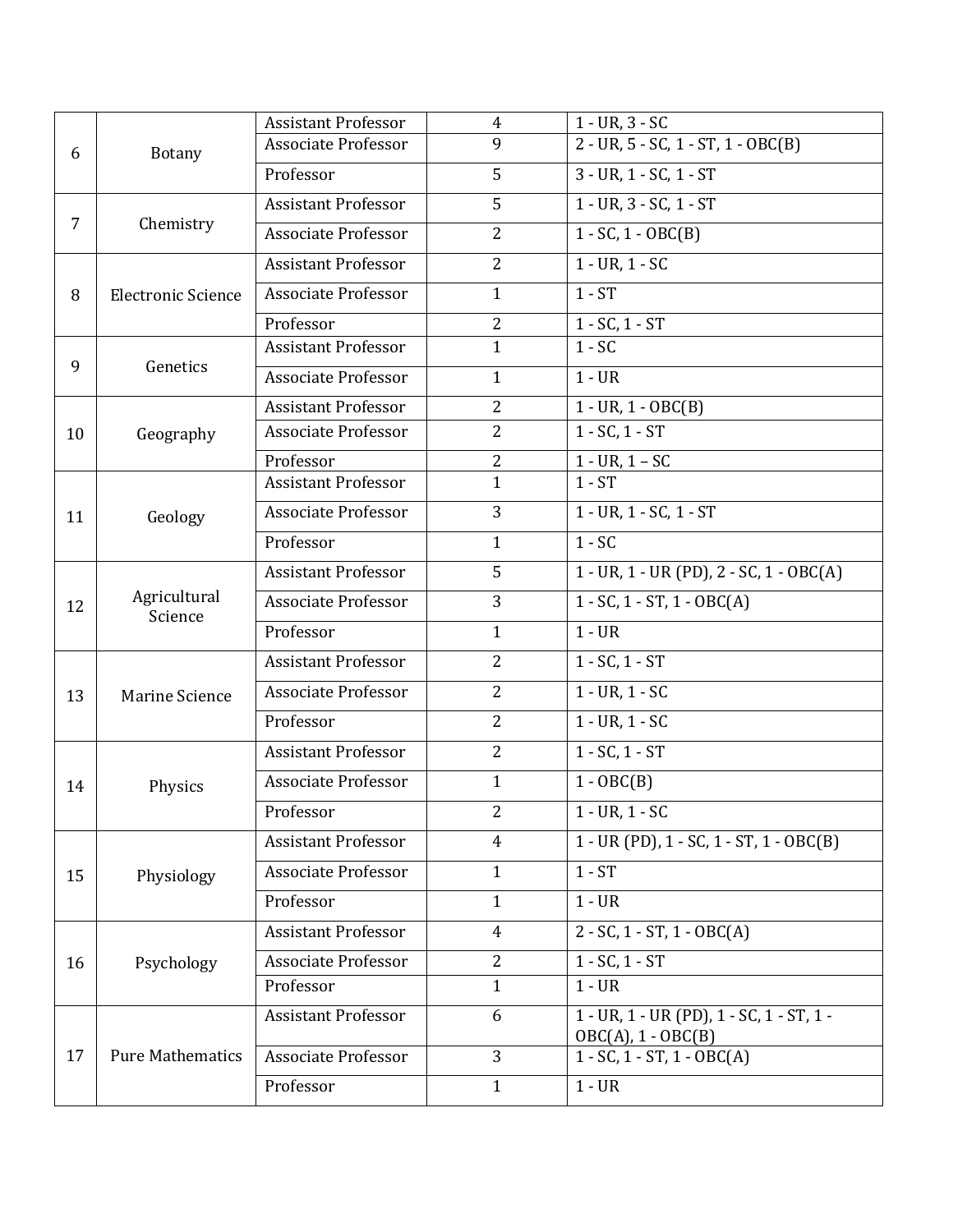|    | S. N. Pradhan               | <b>Assistant Professor</b> | 2 | $1 - UR, 1 - SC$                              |
|----|-----------------------------|----------------------------|---|-----------------------------------------------|
| 18 | Centre for<br>Neurosciences | Associate Professor        |   | 1 - UR                                        |
| 19 | <b>Statistics</b>           | <b>Assistant Professor</b> | 3 | $1 - UR$ , $1 - SC$ , $1 - ST$                |
|    |                             | Associate Professor        |   | $1 - ST$                                      |
|    |                             | <b>Assistant Professor</b> |   | $1 - SC$                                      |
| 20 | Zoology                     | Associate Professor        | 2 | $1 - SC$ , $1 - ST$                           |
|    |                             | Professor                  | 4 | $1 - UR$ , $1 - SC$ , $1 - ST$ , $1 - OBC(A)$ |

|                | <b>Faculty of Arts</b>            |                            |                           |                                               |  |
|----------------|-----------------------------------|----------------------------|---------------------------|-----------------------------------------------|--|
| Sl.<br>No.     | Name of the<br>Department         | Name of the Post           | Total No. of<br>vacancies | Category of vacancies                         |  |
| $\mathbf{1}$   | Arabic & Persian                  | <b>Associate Professor</b> | $\overline{2}$            | $1 - SC, 1 - ST$                              |  |
| $\overline{2}$ | Bengali Language<br>& Literature  | <b>Assistant Professor</b> | 3                         | $1 - UR$ , $1 - ST$ , $1 - OBC(B)$            |  |
|                |                                   | <b>Associate Professor</b> | 3                         | $1 - UR$ , $1 - SC$ , $1 - ST$                |  |
| 3              | <b>Buddhist Studies</b>           | <b>Assistant Professor</b> | $\mathbf{1}$              | $1 - \overline{SC}$                           |  |
|                | Comparative                       | <b>Associate Professor</b> | $\mathbf{1}$              | $1 - UR$                                      |  |
| 4              | Indian Language<br>and Literature | Professor                  | $\mathbf{1}$              | $1 - UR$                                      |  |
|                |                                   | <b>Assistant Professor</b> | $\mathbf{1}$              | $1 - OBC(A)$                                  |  |
| 5              | Economics                         | <b>Associate Professor</b> | $\overline{2}$            | $2 - SC$                                      |  |
|                |                                   | Professor                  | $\overline{4}$            | $2 - SC$ , $1 - ST$ , $1 - OBC(A)$            |  |
|                | English Language<br>& Literature  | <b>Assistant Professor</b> | 3                         | $1 - UR(PD), 2 - SC$                          |  |
| 6              |                                   | <b>Associate Professor</b> | $\mathbf{1}$              | $1 - ST$                                      |  |
|                |                                   | Professor                  | $\mathbf{1}$              | $1 - UR$                                      |  |
| $\overline{7}$ | Hindi                             | <b>Associate Professor</b> | 3                         | $1 - UR, 1 - SC, 1 - ST$                      |  |
|                | Islamic History &<br>Culture      | <b>Assistant Professor</b> | $\mathbf{1}$              | $1 - ST$                                      |  |
| 8              |                                   | <b>Associate Professor</b> | $\mathbf{1}$              | $1 - SC$                                      |  |
|                |                                   | Professor                  | $\mathbf{1}$              | $1 - UR$                                      |  |
|                | Linguistics                       | <b>Assistant Professor</b> | $\overline{3}$            | 1 - UR, 1 - SC, 1 - ST                        |  |
| 9              |                                   | Associate Professor        | $\mathbf{1}$              | $1 - SC$                                      |  |
|                | <b>Political Science</b>          | <b>Assistant Professor</b> | 3                         | $1 - UR$ , $1 - SC$ , $1 - OBC(B)$            |  |
| 10             |                                   | <b>Associate Professor</b> | 3                         | $1 - SC$ , $1 - ST$ , $1 - OBC(A)$            |  |
|                |                                   | Professor                  | $\mathbf{1}$              | $1 - UR$                                      |  |
|                | Sanskrit                          | <b>Assistant Professor</b> | 3                         | $1 - SC$ , $1 - ST$ , $1 - OBC(B)$            |  |
| 11             |                                   | <b>Associate Professor</b> | 3                         | 1 - UR, 1 - SC, 1 - ST                        |  |
|                | Sociology                         | <b>Assistant Professor</b> | $\mathbf{1}$              | $1 - UR$                                      |  |
| 12             |                                   | <b>Associate Professor</b> | $\overline{4}$            | $1 - UR$ , $1 - SC$ , $1 - ST$ , $1 - OBC(A)$ |  |
|                |                                   | Professor                  | $\mathbf{1}$              | $1 - UR$                                      |  |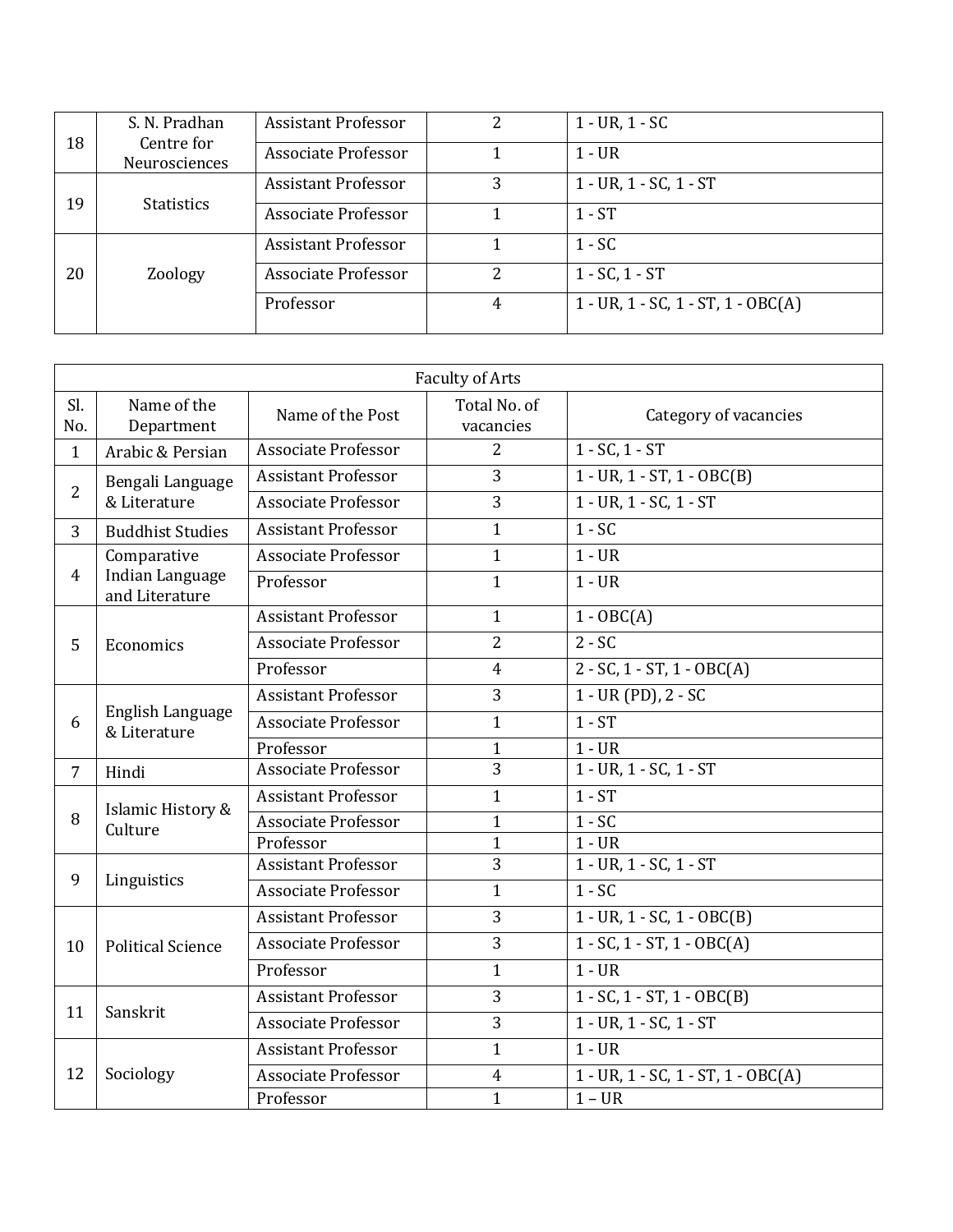| 13 | South & Southeast<br>Asian Studies | <b>Assistant Professor</b> | $1 - UR, 1 - ST$    |
|----|------------------------------------|----------------------------|---------------------|
|    |                                    | Associate Professor        | 1 - SC              |
|    |                                    | Professor                  | $1 - UR, 1 - SC$    |
|    | Urdu                               | <b>Assistant Professor</b> | $1 - SC$ , $1 - ST$ |
|    |                                    | <b>Associate Professor</b> | 1 - SC              |

| Faculty of Commerce, Social Welfare & Business Management |                               |                            |                           |                                               |
|-----------------------------------------------------------|-------------------------------|----------------------------|---------------------------|-----------------------------------------------|
| Sl.<br>No.                                                | Name of the<br>Department     | Name of the Post           | Total No. of<br>vacancies | Category of vacancies                         |
|                                                           | <b>Business</b><br>Management | <b>Assistant Professor</b> |                           | $1 - UR$ , $2 - SC$ , $1 - ST$ , $1 - OBC(A)$ |
|                                                           |                               | Professor                  |                           | $1 - UR, 1 - SC$                              |
|                                                           | Commerce                      | <b>Assistant Professor</b> | 3                         | $1 - UR$ (PD), $2 - SC$                       |
| 2                                                         |                               | Associate Professor        | 2                         | $1 - ST$ , $1 - OBC(B)$                       |
|                                                           |                               | Professor                  | 2                         | $1 - ST$ , $1 - OBC(A)$                       |

# **Qualifications and Experience**:

As per U. G. C. Notification No. F.3-1/2009, dt. 30.06.2010, as amended up-to-date (please visit U.G.C. website www.ugc.ac.in for details) notified in Gazette of India on 18 September, 2010, U. G. C. Notification No. F.1-2/2016 (PS/Amendment) the 4th May, 2016, No.F.1-2/2016(PS/Amendment) dated the 11th July, 2016 and up-to-date relevant Memorandum of Department of Higher Education, Government of West Bengal No. 120 – Edn.(U)/1U-91/10, dated 21.02.2011; No. 121 – Edn.(U)/1U-91/10, dated 21.02.2011; No. 516-Edn(U)/1U-91/10, dated Kolkata the 16<sup>th</sup> May 2017.

Applications (7 copies) in prescribed forms to be downloaded from the University Website and are required to be attached with a Bank Demand Draft of Rs. 500/- (application fees shall not be charged in case of candidates belonging to the SC/ST, Rs. 250/- for OBC (A), OBC (B) and physically challenged candidates) or US \$50 drawn in favour of University of Calcutta, along with the filled-in prescribed forms. Applications should reach the Office of the Hon'ble Vice Chancellor, University of Calcutta, Darbhanga Building, 1st Floor, 87/1, College Street, Kolkata-700073 not later than15/03/2019.

All relevant information like API (Academic Performance Indicator), etc., required in accordance with the New UGC Regulations No. F.3-1/2009 dt. 30-06-2010, No. F.1-2/2016 (PS/Amendment) the 4th May, 2016, No.F.1-2/2016 (PS/Amendment) dated the 11th July, 2016, are to be furnished on separate sheets along with supporting documents and to be attached with the application forms.

Relaxation of age, marks and other criteria : As per updated rules of the Government of West Bengal.